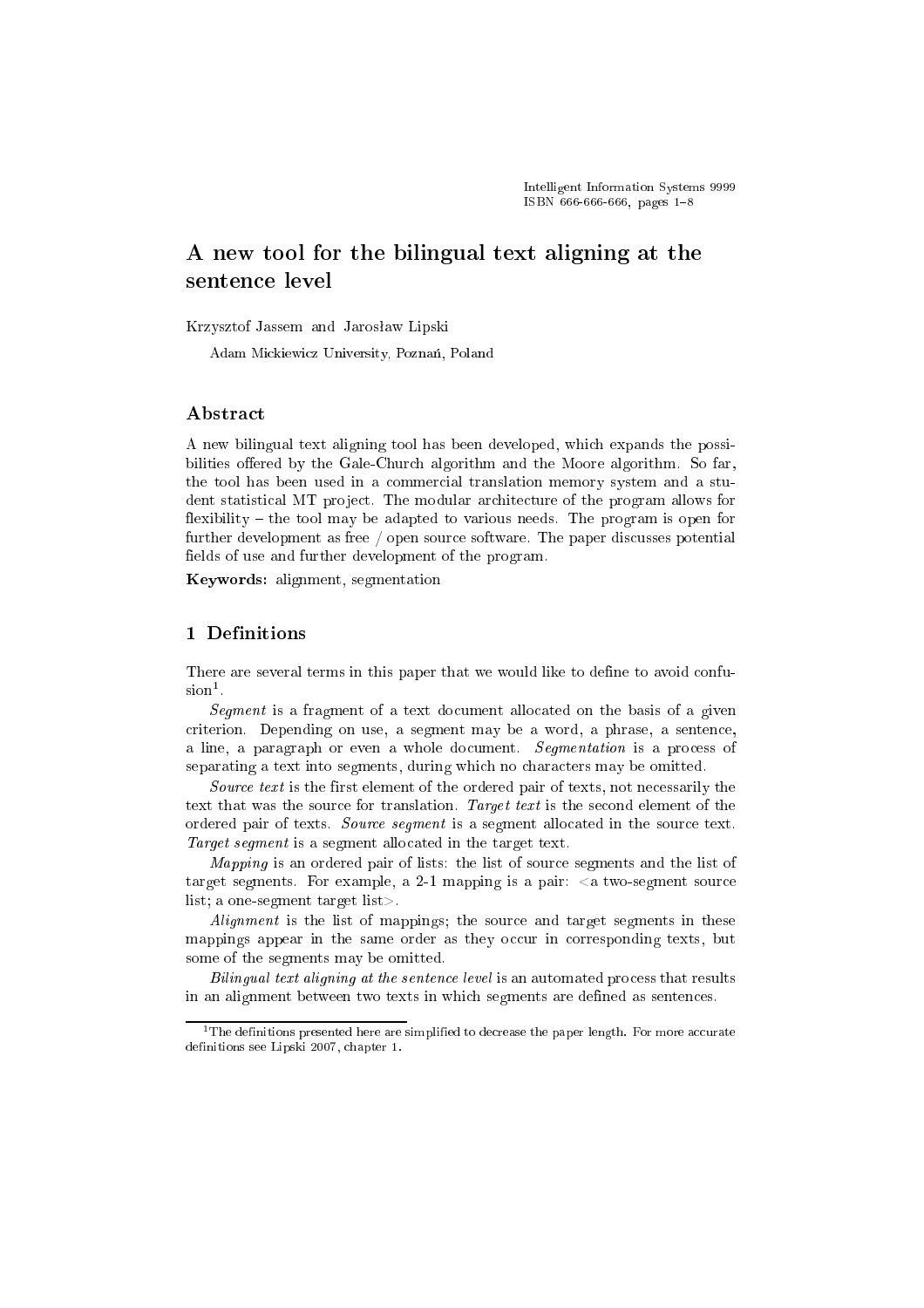## 2 Goals

I he main goal for the *mALIGNa*<sup>2</sup> project was the use of the aligning tool in  $heTMan.$  heTMan is a translation memory management system that contains a module of translation by analogy called  $ANAI$  . Its engine is built into a Machine Translation system *Translatica* The T*inum* is also a crucial part of *Translatue*, a Computer-Assisted Translation system under development. The  $mALIGNa$  is used in  $hetMan$  for obtaining the translation memory on the basis human-translated texts stored in various formats, including *Microsoft Word .DOC* format.

 $mALI$ GNa was also applied in the university study project called  $\emph{Exprimo}$ , which aimed at the creation of a complete statistical translation system. Polish, German and English corpora were gathered by a web crawler Trom the multilingual internet sites, and  $mALIGNa$  was supposed to handle multiple input formats such as  $HTML$  and  $TXT$ .

Another goal was to improve the existing algorithms. The program implements variations of the Gale-Church algorithm and the Moore algorithms. The algorithms are re-written in such a way so that linguistic knowledge could be used in order to obtain more accurate results for smaller texts.

I he program interoperates with other available imiguistic tools such as  $Giza^{-1}$ .

Our solution was optimized for the sake of orpora in
luding Polish texts.

Why not just use one of reference implementations<sup>11</sup> provided for Gale-Church and Moore alignment algorithms? First of all, we needed to have more consistent, expandable and portable library, whi
h supports various input and output formats. The reference implementations were more of proof of concepts than final products. We needed a complete platform to test new ideas and the existing codes were hard to use que to monolithic design, complication, old-fashioned programming style<sup>12</sup>, not enough configuration options and not enough important components<sup>--</sup>.

The modern and more complete bilingual text aligners exist, but most of them are ommer
ial and have prohibitive li
enses. One of the notable ex
eptions is  $numaryn$  , which is free. We intend to share our achievements with the informa-

See  $http://www.fjoch.com/GIZA++,html.$ 

<sup>-</sup>See project nome page *http://sourceforge.net/projects/align.* 

<sup>&</sup>lt;sup>3</sup>The system translates sentences via the analogy principle. See Jassem and Gintrowicz 2007.

<sup>&</sup>lt;sup>4</sup>Translatica is a product of Poleng company. See  $\mathit{http://www.poleng.pl.}$ 

<sup>&</sup>lt;sup>5</sup>TranslAide is a product of Poleng company. See  $http://www.polenq.pl.$ 

<sup>-</sup>Exprimo is a simple statistical machine translation system, created as a student project by Jackek Gintrowicz, Wojciech Misiurka, Monika Rosińska, Michał Szymański and J. Lipski. See  $http://mt.wmid amu.edu.nl/$ . http://mt.wmid.amu.edu.pl/ .

see Rosinnska 2007.

<sup>&</sup>lt;sup>8</sup>Gale-Church algorithm is one of the first successful length-based algorithms. See next section and (Gale and Chur
h, 1991).

 $9$ Moore algorithm is a modern alignment algorithm that makes use of word correspondences. See next section and (Moore, 2002).

 $^{10}$ Giza is a tool for calculating statistical translation models.

 $11$ The reference implementations are provided with Gale-Church and Moore algorithms. See (Gale and Church, 1991) and  $\hbar t p$ ://research.microsoft.com/users/bobmoore/.

<sup>&</sup>lt;sup>12</sup>For Gale-Church algorithm the programming language is non standard-compliant C, and for Moore algorithm it is Perl. Moore algorithm it is Perl.

<sup>&</sup>lt;sup>13</sup>Such as parsing of different formats, segmentation. See the alignment process below.

 $14$ hunalign is a bilingual text aligner at the sentence level created as a part of hunglish project.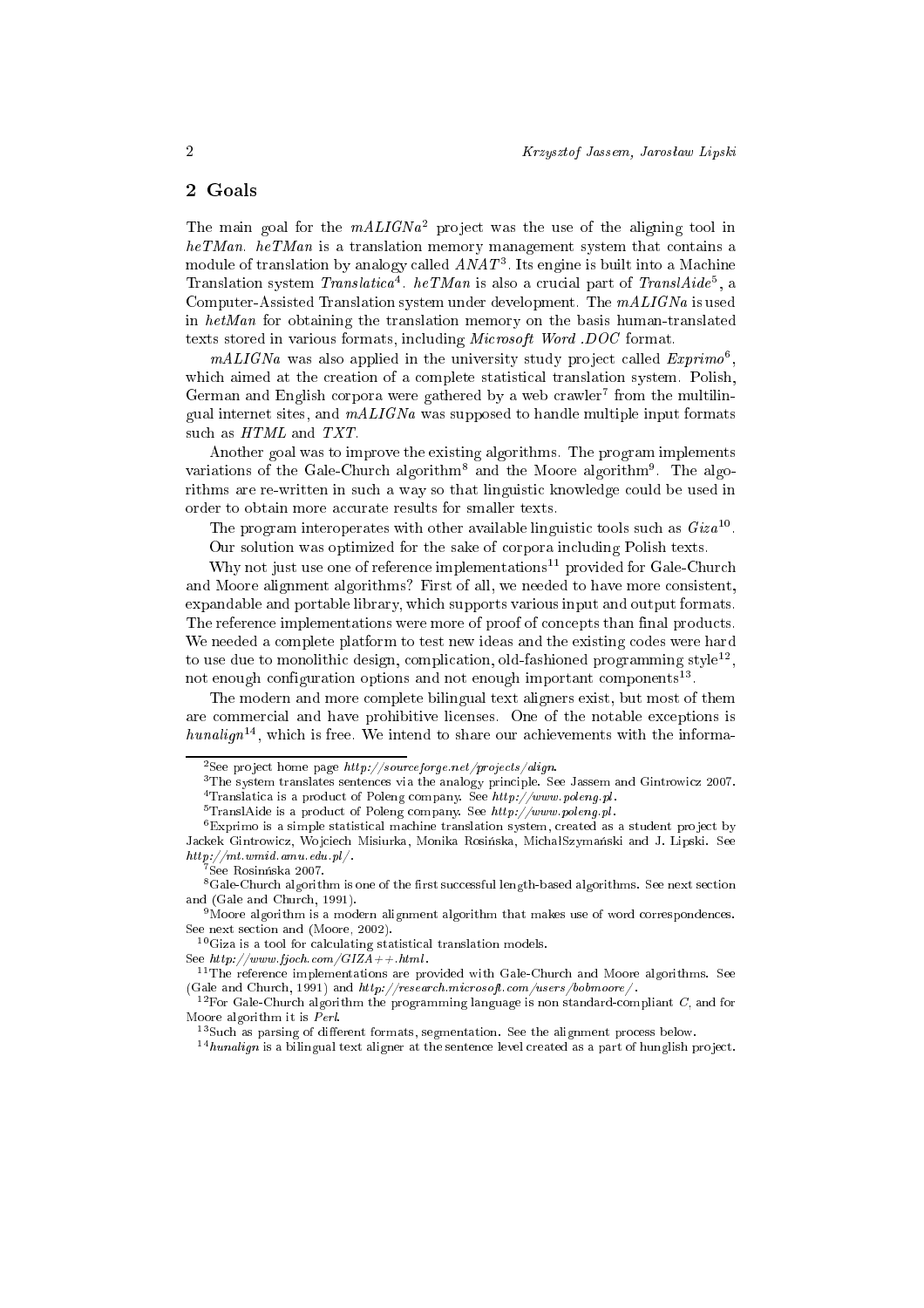tion society as well. Therefore we provide our application as free / open source software ), hoping that it will be further developed and the results will be helpful for other appli
ations.

## 3 Used Methodology

## 3.1 Implemented algorithms

We re-implemented the Gale-Church algorithm and the Moore algorithm basing on papers and referen
e implementations. The resulting implementation is:

- more robust covers more phases of alignment process, handles more file formats,
- more modular each processing phase can be customized,
- better coded richly commented code written in widely used Java programming language,
- $\bullet$  easier to maintain and extend  $-\text{thanks}$  to object-oriented methodology.

## 3.1.1 Gale-Chur
h algorithm

The Gale-Chur
h algorithm takes advantage of the fa
t that longer senten
es in one language tend to be translated into longer senten
es in the other language. A probability is assigned to ea
h proposed mapping, based on the ratio of the sum of lengths<sup>16</sup> of source segments and the sum of lengths of target segments in this mapping. This probability measure is used to find the alignment whi
h has the maximum total probability calculated as the product of probabilities of all its mappings. The algorithm is alled the length-based alignment algorithm, as it relies only on segment lengths and not on segment contents.

## 3.1.2 Moore algorithm

In the Moore algorithm the probability of each proposed mapping is calculated on the basis of three imiguistic models: the translation model  $\gamma$ , the source language model and the target language model18 . Similar approa
h is usually taken in Statistical Machine Translation (SMT)<sup>1</sup>. Contrary to most SMT algorithms the

It implements variation of the Moore algorithm and can also make use of dictionaries when they are available. See http://mokk.bme.hu/resour
es/hunalign.

<sup>&</sup>lt;sup>15</sup>The project is licensed under a MIT-style license, the source code can be downloaded from the project page on  $Sourceforget.$  See  $http://sourceforget.net/projects/align.$ 

<sup>16</sup> In Gale-Chur
h algorithm the segment length is measured in hara
ters. It an be also measured in words.

<sup>&</sup>lt;sup>17</sup> Also called probabilistic dictionary, which is a type of dictionary where for each word there is a list of translations with probabilities assigned to them. See Lipski 2007, hapter 1.

<sup>&</sup>lt;sup>18</sup>The source and target language models used by Moore algorithm are very simple unigram models. The probability of a sentence in these models is a product of frequencies of each individual word in this senten
e in given language.

tristatistical macnine Translation is a macnine translation paradigm where translations are generated on the basis of statisti
al models whose parameters are derived from the analysis of bilingual text corpora" (from Wikipedia). For more details see Brown et al. 1993, Knight 1999.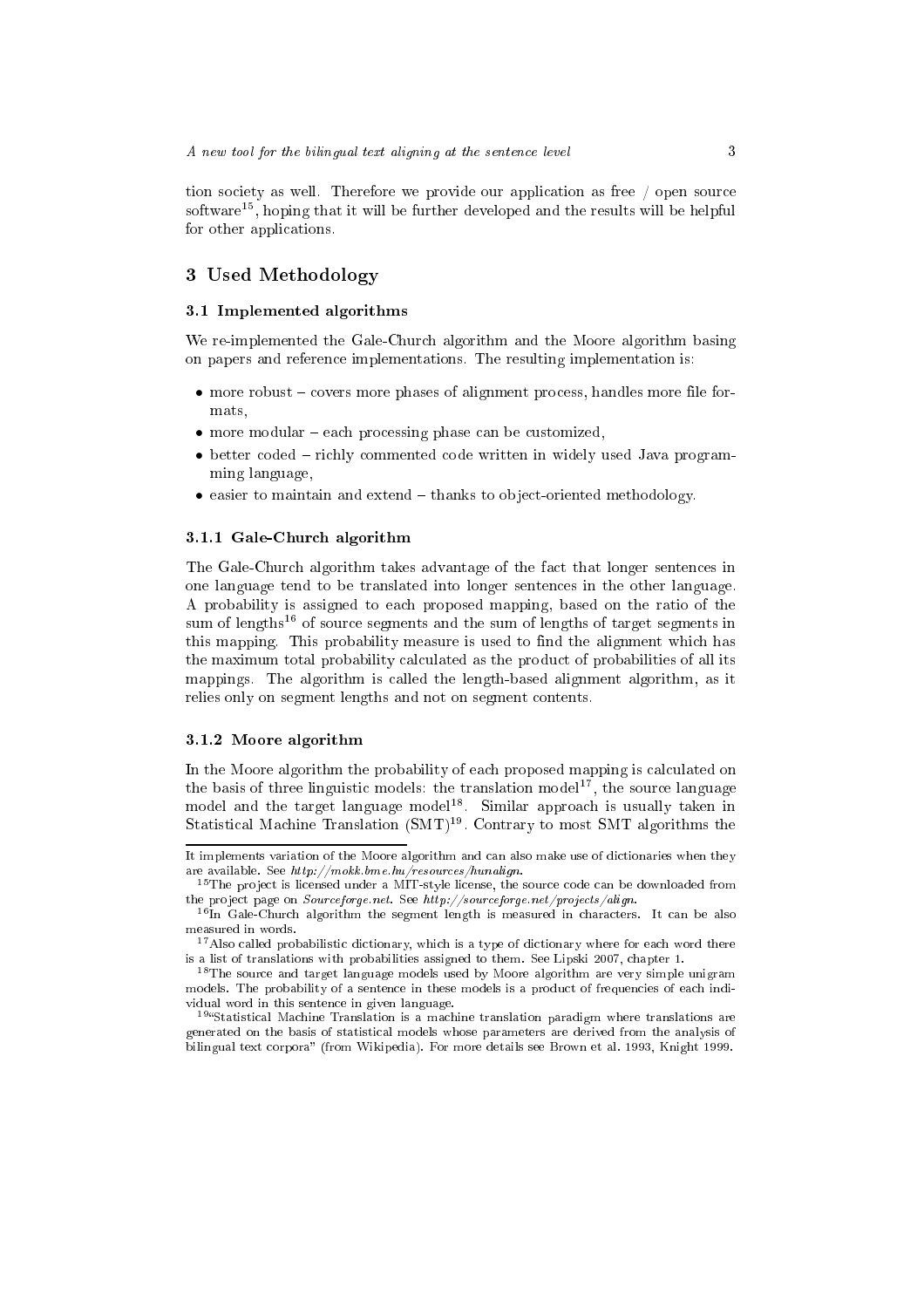Moore algorithm does not need external models. The models are calculated from the most probable mappings in the alignment of the input texts, obtained via a length-based alignment algorithm, whi
h is exe
uted first.

The aligning process in the Moore algorithm can be divided in four phases:

- 1. The length-based algorithm similar to  $Brown^{20}$  algorithm is used to obtain initial alignment.
- 2. The highest probability alignment is sele
ted from the initial alignment. Only one-to-one, high probability mappings are preserved.
- 3. On the basis of the alignment, translation and language models are trained according to the IBM Model 177.
- 4. The final aligning is exe
uted. In this phase the produ
t of the SMT probability and the length-based probability is used as a measure of ea
h proposed mapping. The sear
hed best alignment is the alignment whi
h maximizes the expe
ted number of individual orre
t mappings. To find this alignment forward-backward procedure<sup>22</sup> is used.

#### 3.2 The aligning pro
ess

We have divided the process of aligning into independent phases. According to specific needs some of the phases of the process may not occur or occur more than on
e. Figure 1. shows the data flow in the pro
ess.

The important feature of the scheme is the same data type  $-$  the alignment list -throughout the whole process (starting from the output of the parsing module). This allows for alternative paths in the process.

## 3.2.1 Parsing

The first phase of alignment is parsing the input do
uments in order to obtain the common data type. Various parsers are used for input formats such as:  $TM\Lambda^{-1}$ ,  $XHTML$ . The DOC documents are supported by  $heTMan$ .

#### 3.2.2 Segmenting

The next phase is the segmentation of both sour
e and target texts. As the task is not trivial24 and depends on input texts properties su
h as text languages, the rule

<sup>20</sup>This length-based algorithm is similar to Gale-Chur
h algorithm. See Brown et al. 1991

<sup>21</sup>For more informations about the IBM models see Brown et al. 1993, Knight 1999.

<sup>&</sup>lt;sup>22</sup>The forward-backward procedure is connected with Hidden Markov Models (HMM). For more details see Moore 2002, Rabiner 1989.

 $^{23}$ TMX (stands for Translation Memory eXchange) is a standard format used for storing bilingual aligned corpora. See http://www.lisa.org/standards/tmx/tmx.html and Lipski 2007, chapter 4.

<sup>&</sup>lt;sup>24</sup>The segmentation task is not trivial because periods are not always used to mark sentence boundaries – they can also occur in numerical expressions, dates, abbreviations and so forth. boundaries they an also o

ur in numeri
al expressions, dates, abbreviations and so forth. According to [Gale, Church, 1991] in the Wall Street Journal for example only 53% of the periods identify senten
e boundaries.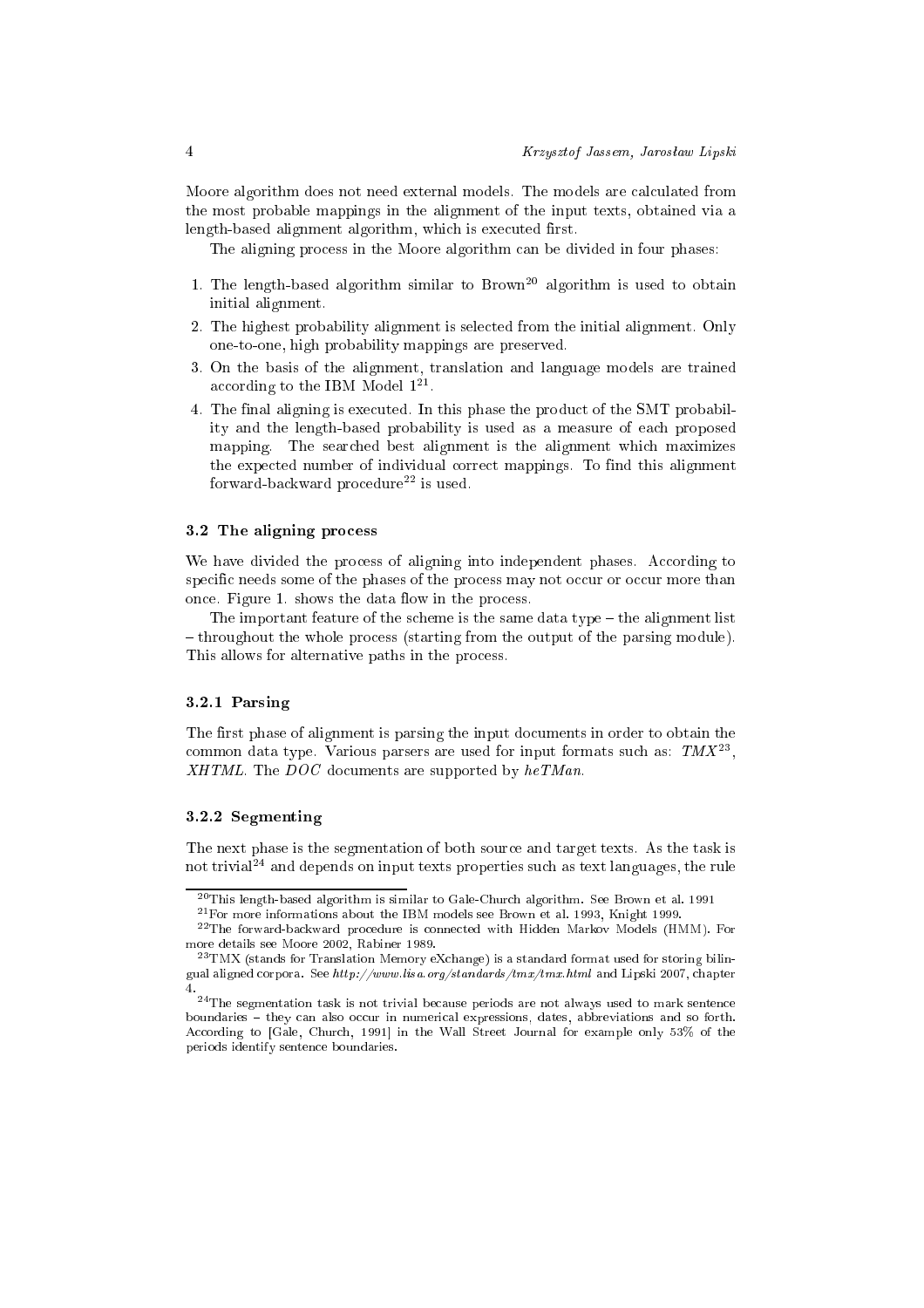A new tool for the bilingual text aligning at the sentence level  $5$ 



Figure 1: The aligning pro
ess.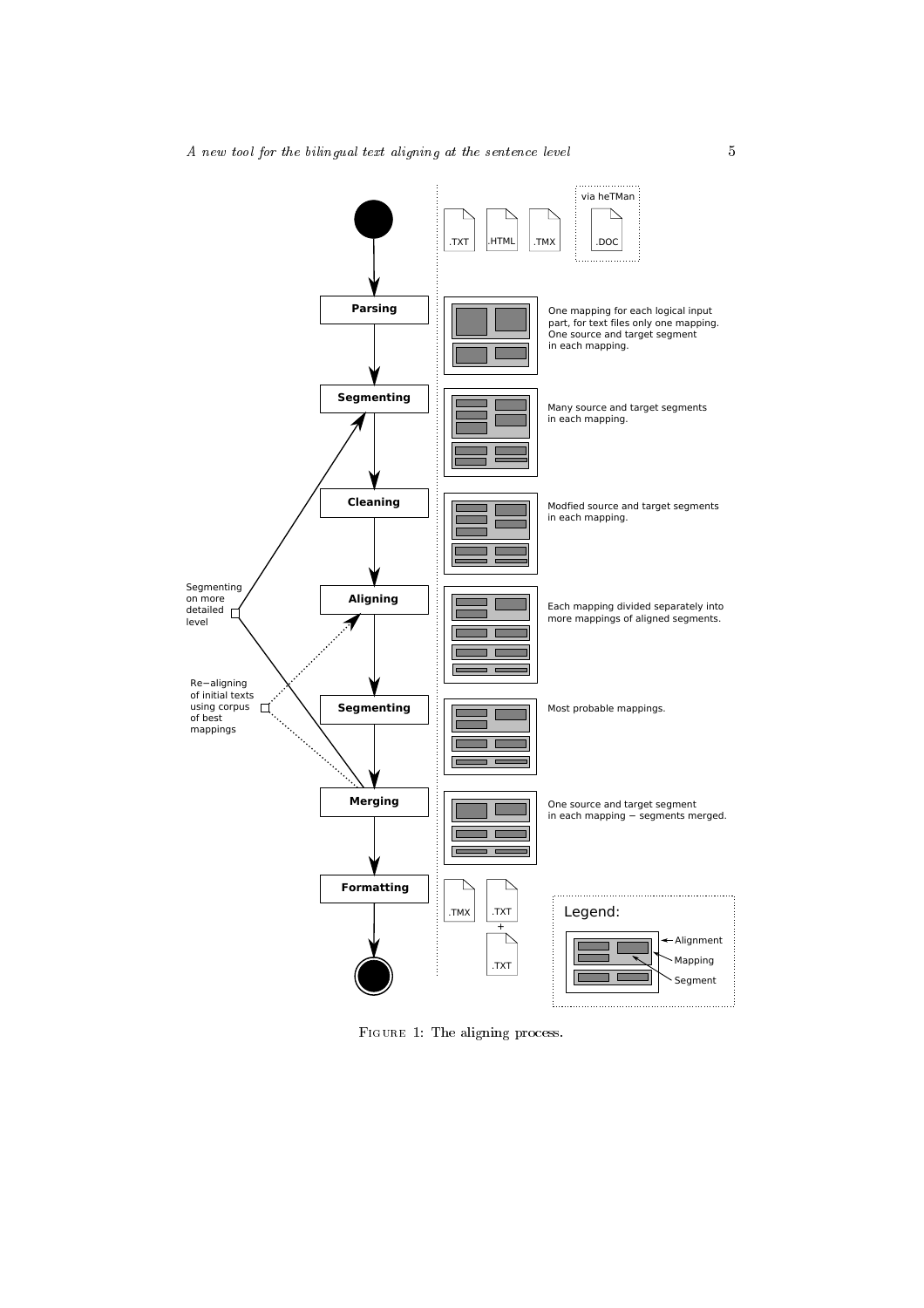based splitter devoted for the task was implemented. Rules are stored in the worldwide standard format called  $SRA$  . Each rule consists of two regular expressions des
ribing texts before and after segment breaks. The number of mappings in the alignment remains un
hanged during segmenting; only the number of segments in each mapping can change. The segmentation module may be invoked directly after parsing or after the phase of aligning at a given level. For example, on
e the texts have been aligned at the paragraph level, the segmentation pro
edure may be alled in order to divide texts into senten
es and then the aligning takes pla
e at the senten
e level preserving paragraph boundaries.

#### 3.2.3 Cleaning

This phase leans sour
e and target segments from unwanted hara
ters su
h as white spaces at the ends and beginnings of segments that remain after the segmentation phase.

## 3.2.4 Aligning

This is the key phase of the process. During this phase corresponding segments are aligned separately in ea
h mapping. The output alignment may be pushed ba
k to the segmentation phase and aligned on
e more at a denser level. The user may hoose between different algorithms in
luding variations of the Gale-Chur
h algorithm and the Moore algorithm.

#### 3.2.5 Sele
ting

This phase selects best mappings according to some criteria. The user may choose for example to select only one-to-one mappings. There are also other possibilities, like sele
tion of most likely mappings (e.g. those, whi
h ex
eed a threshold of probability or a given fraction of best mappings<sup>26</sup>).

## 3.2.6 Merging

During this phase all sour
e and target segments in ea
h mapping are merged into one sour
e and one target segment. Sometimes additional hara
ters, su
h as whitespa
es, are inserted between merged segments. This phase does not need to be exe
uted if the output format is allowed to store mappings other than 1-to-1.

#### 3.2.7 Formatting

The last phase onsists in formatting the alignment to the desired format. The format an be either two TXT files with the same number of lines (as used by  $Giza$ , or a standard format for storing translation memory  $-TMX$ . A third format has also been developed, that is a simple format for presenting the results in a human-readable form.

<sup>&</sup>lt;sup>25</sup>SRX (stands for Segmentation Rules eXchange) is a standard format used to describe segmentation rules. See http://www.lisa.org/standards/srx/srx.html and Lipski 2007, chapter 3.

<sup>26</sup>For example, 80% best mappings is an often used onstant.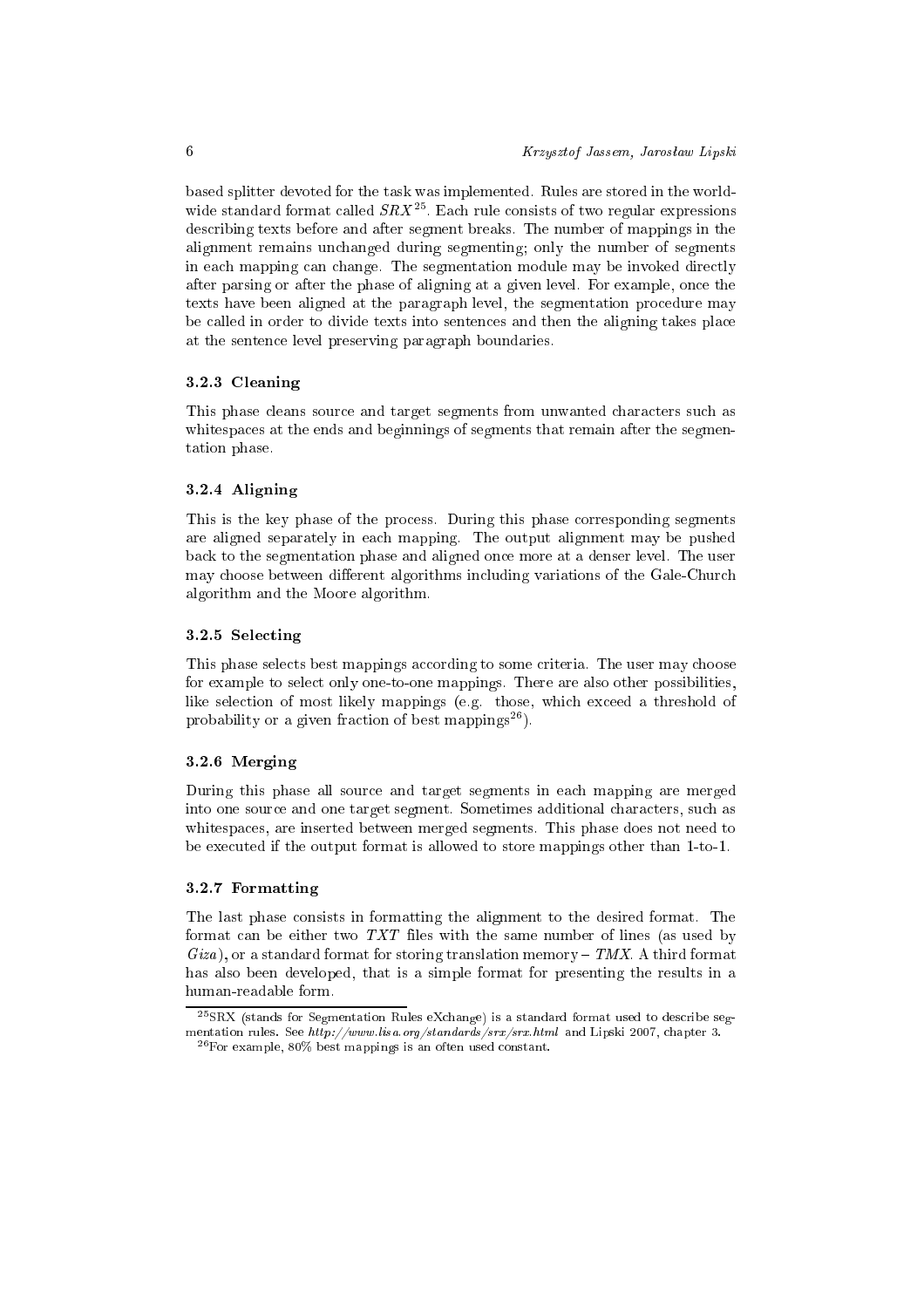#### 3.3 Pipeline

Ea
h lass performing one of the inner phases (segmentation, leaning, aligning and sele
tion) implements the same interfa
e whi
h takes an alignment list as argument and returns a modified alignment list. Such classes are sometimes called Filters because their input and output is of the same data type and they modify (e. g. "filter") their input. Furthermore, we call the classes performing the first phase *Parsers*, and the classes for the last phase  $-$  *Formatters*.

In the text interface of the align program each phase is invoked by a separate ommand, whi
h reads the alignment list from the standard input and writes the output alignment list to the standard output. The ommands may be linked by means of the pipe character to pass data between them. Usually, the first command in the pipeline calls the parser, then come one or more filters, and eventually  $-$  the formatter. This allows for the flexibility of the program. For example, to align text using the Gale-Church algorithm the following commands have to be executed<sup>27</sup>: bin/parse - txt example/txt/poznan-pl.txt example/txt/poznan-de.txt |

bin/modify - srxsplit -f example/srx/my.srx -l pl,de |

 $bin/molify -c$  cleanup  $\parallel$ 

bin/align -c viterbi -a normal -n char -s iterband |

bin/select -c onetoone |

bin/format - txt poznan-pl-align.txt poznan-de-align.txt

#### 3.4 Comparator

To avoid evaluating results by hand the omparator tool has been developed. The comparator is included in the project. It can compare two alignments, show the differences and calculate *precision* and recall<sup>--</sup>.

The above metrics are used when a so-called *reference alignment* (usually executed by a human) is available. A reference alignment is assumed to contain ex
lusively the orre
t mappings between segments. We denote the estimated alignment as  $A$  and the reference alignment as  $B$ .

Precision defines the number of the correct mappings as compared to all mappings of the estimated alignment:

$$
precision = \frac{|A \cap B|}{|A|}
$$

Recall defines the number of the correct mappings as compared to all mappings of the referen
e alignment:

$$
recall = \frac{|A \cap B|}{|B|}
$$

<sup>&</sup>lt;sup>27</sup>More examples can be found in mALIGNa documentation. See mALIGNa documentation http://sourceforge.net/projects/align

<sup>&</sup>lt;sup>28</sup> Precision and recall are widely used measures to evaluate alignment algorithms. For more details about them see Kryni
ki 2006, Rosen 2005.